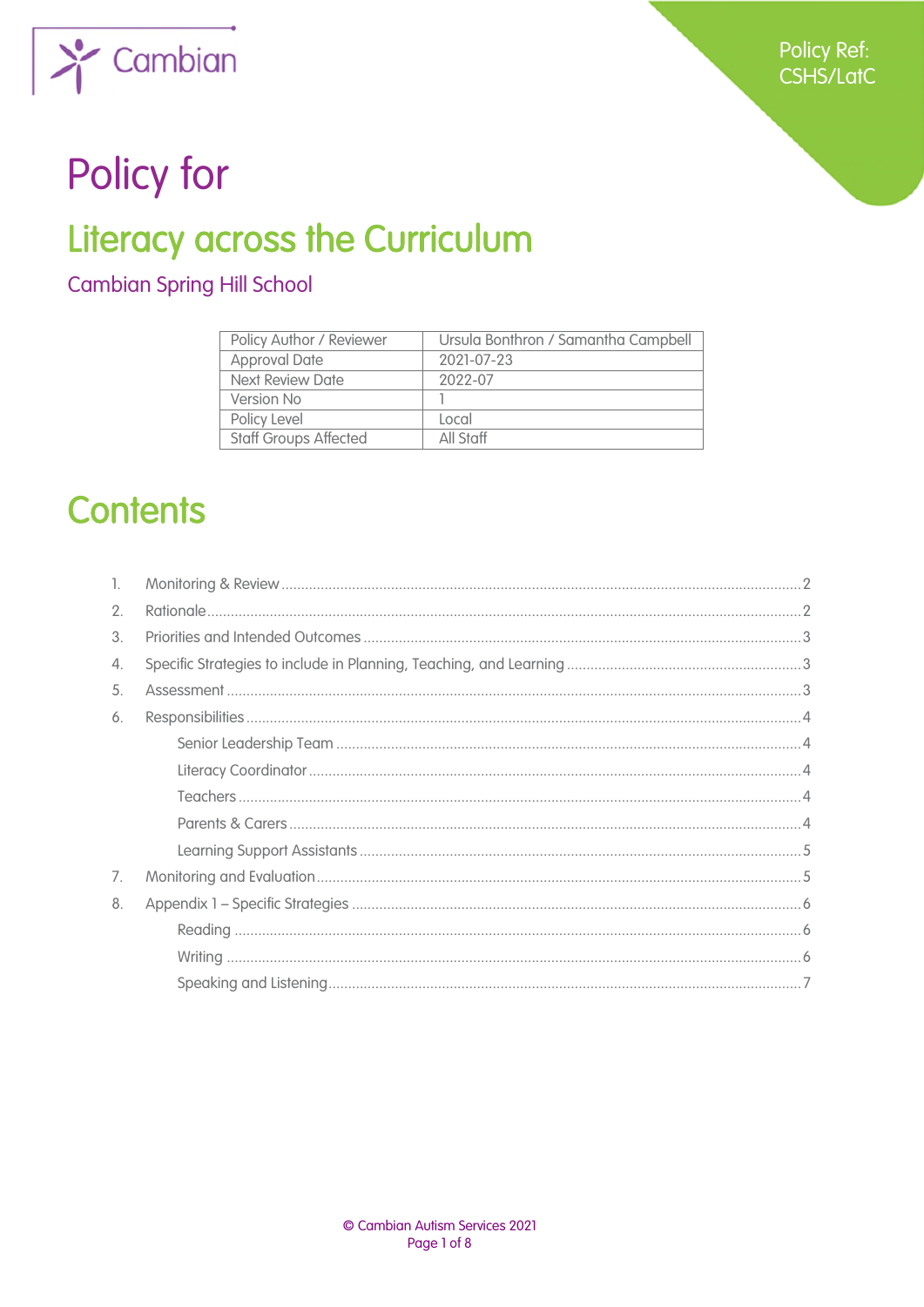<span id="page-1-0"></span>

#### 1. Monitoring & Review

The Policy Author will undertake a formal review of this policy for the purpose of monitoring and of the efficiency with which the related duties have been discharged, by no later one year from the date of approval shown above, or earlier if significant changes to the systems and arrangements take place, or if legislation, regulatory requirements or best practice guidelines so require.

Signed:

Samantha Campbell Principal July 2021

#### 2. Rationale

The development of literacy skills across all curriculum areas is vital. Effective literacy across the curriculum will develop students' ability to:

- Write for a variety of purposes and audiences, collect information, organise ideas and write accurately to express themselves and their views across subject areas
- Access information and read with understanding and comprehension
- Speak and listen effectively across a range of contexts, developing their ability to negotiate, hypothesise, present information and extend and clarify their ideas and thinking

It will also have an impact on students' self-esteem, motivation and ability to work independently. At Cambian Spring Hill School, we believe that we should equip our pupils with the necessary transferable skills to be fully literate in the 21st century and, as such, literacy is at the heart of the school's core curriculum values.

"The importance of literacy has been recognised by governments across Europe and beyond. A recent European Union report spoke of a 'literacy crisis that affects every country in Europe':

If smart growth is about knowledge and innovation, investment in literacy skills is a prerequisite for achieving such growth… Our world is dominated by the written word, both online and in print. This means we can only contribute and participate actively if we can read and write sufficiently well. But, each year, hundreds of thousands of children start their secondary school two years behind in reading; some leave even further behind their peers... Literacy is about people's ability to function in society as private individuals, active citizens, employees or parents...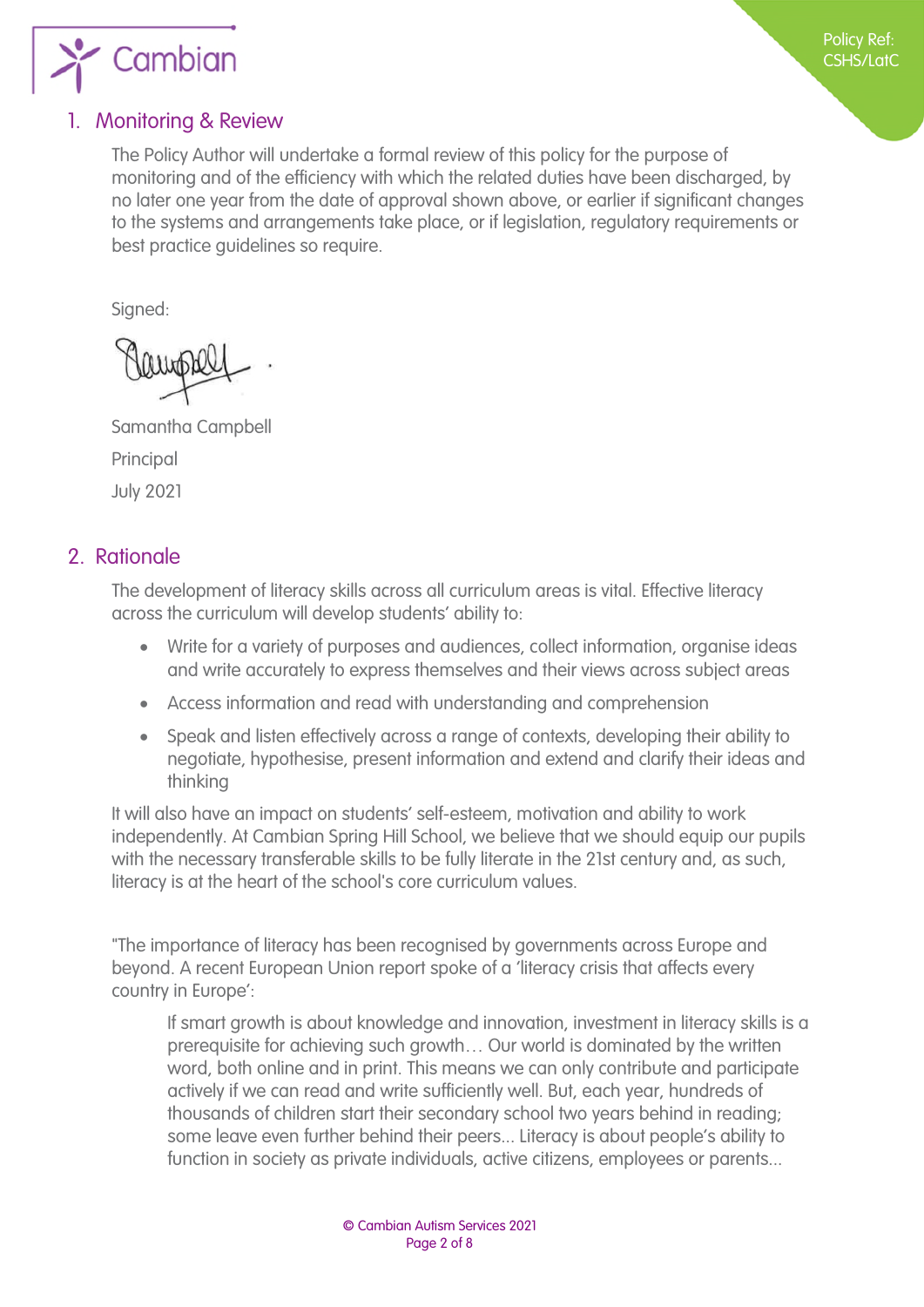<span id="page-2-0"></span>

Policy Ref: CSHS/LatC

#### Ofsted: Improving Literacy in Secondary School: A Shared Responsibility 2013

[https://www.gov.uk/government/publications/improving-literacy-in-secondary-schools](https://www.gov.uk/government/publications/improving-literacy-in-secondary-schools-a-shared-responsibility)[a-shared-responsibility](https://www.gov.uk/government/publications/improving-literacy-in-secondary-schools-a-shared-responsibility)

Final report of the EU High Level Group of experts on literacy, 2012; [https://op.europa.eu/en/publication-detail/-/publication/96d782cc-7cad-4389-869a](https://op.europa.eu/en/publication-detail/-/publication/96d782cc-7cad-4389-869a-bbc8e15e5aeb)[bbc8e15e5aeb](https://op.europa.eu/en/publication-detail/-/publication/96d782cc-7cad-4389-869a-bbc8e15e5aeb)

#### 3. Priorities and Intended Outcomes

These will be decided as a result of in-school auditing, e.g. work scrutiny, observations, departmental review, data analysis (including teacher assessment) and pupil voice. Annual development and intervention plans will be adapted to take account of findings and support the on-going progress of literacy across the curriculum.

#### 4. Specific Strategies to include in Planning, Teaching, and Learning

- Highlight the importance of subject specific literacy and technical vocabulary with learners
- Highlight the links between reading, writing, speaking and listening and ensure progression in all four skills

See appendix for additional specific support for reading, writing, speaking and listening.

#### 5. Assessment

- Departments will comment on the literacy skills demonstrated by pupils as part of on-going formative and summative assessment. Relevant success criteria will be made explicit to students.
- Departments will take students' literacy skills into account when giving feedback to parents.
- Departments will demonstrate high expectations over the standard and presentation of all written work.
- Assessment of students' literacy skills will feed into future planning
- Departments will allow students to access recognisable accreditation when this is appropriate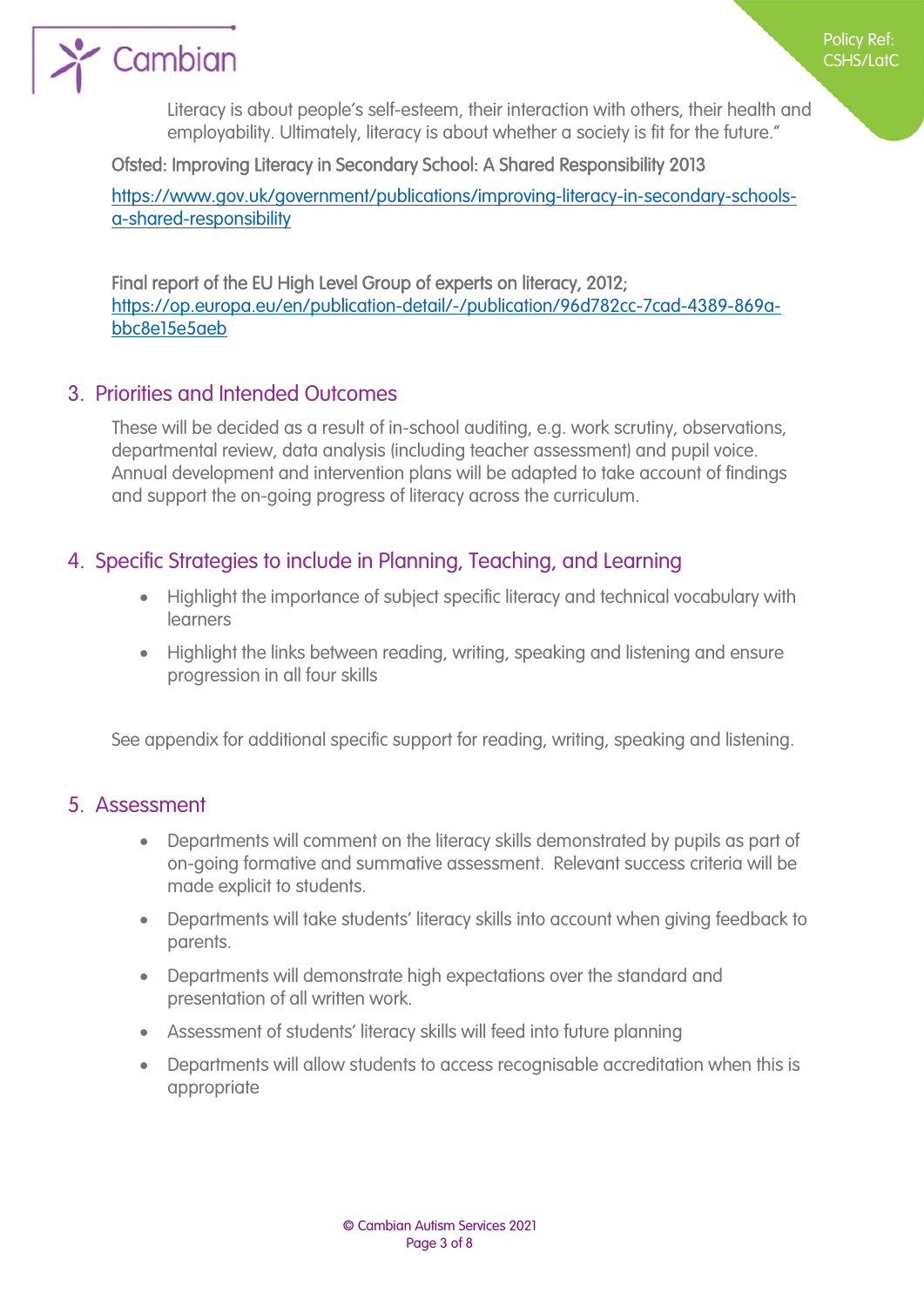<span id="page-3-0"></span>

#### 6. Responsibilities

#### Senior Leadership Team

The SLT will:

- Lead on literacy across the curriculum and ensure it has a high profile
- Liaise with the Literacy Coordinator and hold them to account when tracking progress and monitoring impact
- Ensure robust CPD and networking opportunities for the Literacy Coordinator in order to secure best practice

#### Literacy Coordinator

The Literacy Coordinator will:

- Work with SLT to audit current provision, determine priorities and plan strategy
- Ensure effective development of whole school policy and practice
- Establish communication and liaison between curriculum areas and opportunities to develop and share good practice through leading moderation exercises
- Monitor and evaluate the effectiveness of literacy work across the school with SLT
- Facilitate and lead in-house CPD in relation to the development of literacy across the school
- Ensure each half term we have a specific literacy activity involving all students across the school
- Ensure the school library is used regularly and visits are planned to local libraries.

#### **Teachers**

Teachers across all subject areas will:

- Adopt a consistent approach to teaching literacy skills in lessons
- Be familiar with and implement a range of strategies aimed at equipping students with the necessary literacy skills to succeed
- Indicate, in medium and long-term planning, where literacy skills will be explicitly taught
- Mark for literacy where appropriate, commenting on the skills demonstrated by students and identifying next steps/how to improve

#### Parents & Carers

Parents and carers will be encouraged to:

Support their child to practice the range of strategies they have learned

Policy Ref: CSHS/LatC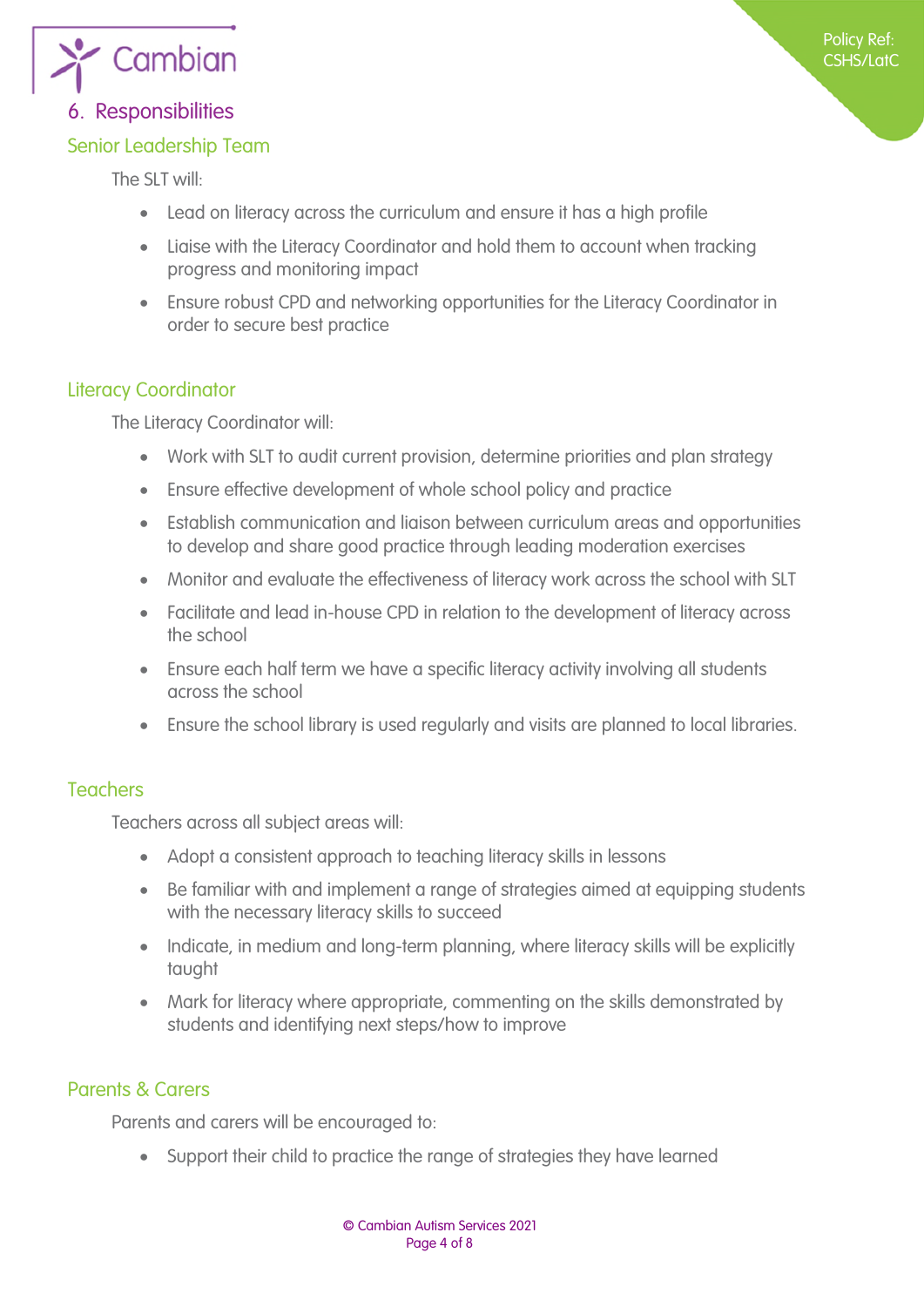<span id="page-4-0"></span>

#### Learning Support Assistants

LSAs will:

 Work cohesively with teaching staff and support students to take increasing responsibility for recognising their own strengths and areas for development and identifying next steps for improvement

#### 7. Monitoring and Evaluation

Senior Leaders and the Literacy Coordinator will monitor progress regularly and will report back to staff, parents/carers, individual students and governors; the following methods will be used:

- Work sampling
- Observations and learning walks
- Student interviews
- Scrutiny of development plans and departmental planning
- Data analysis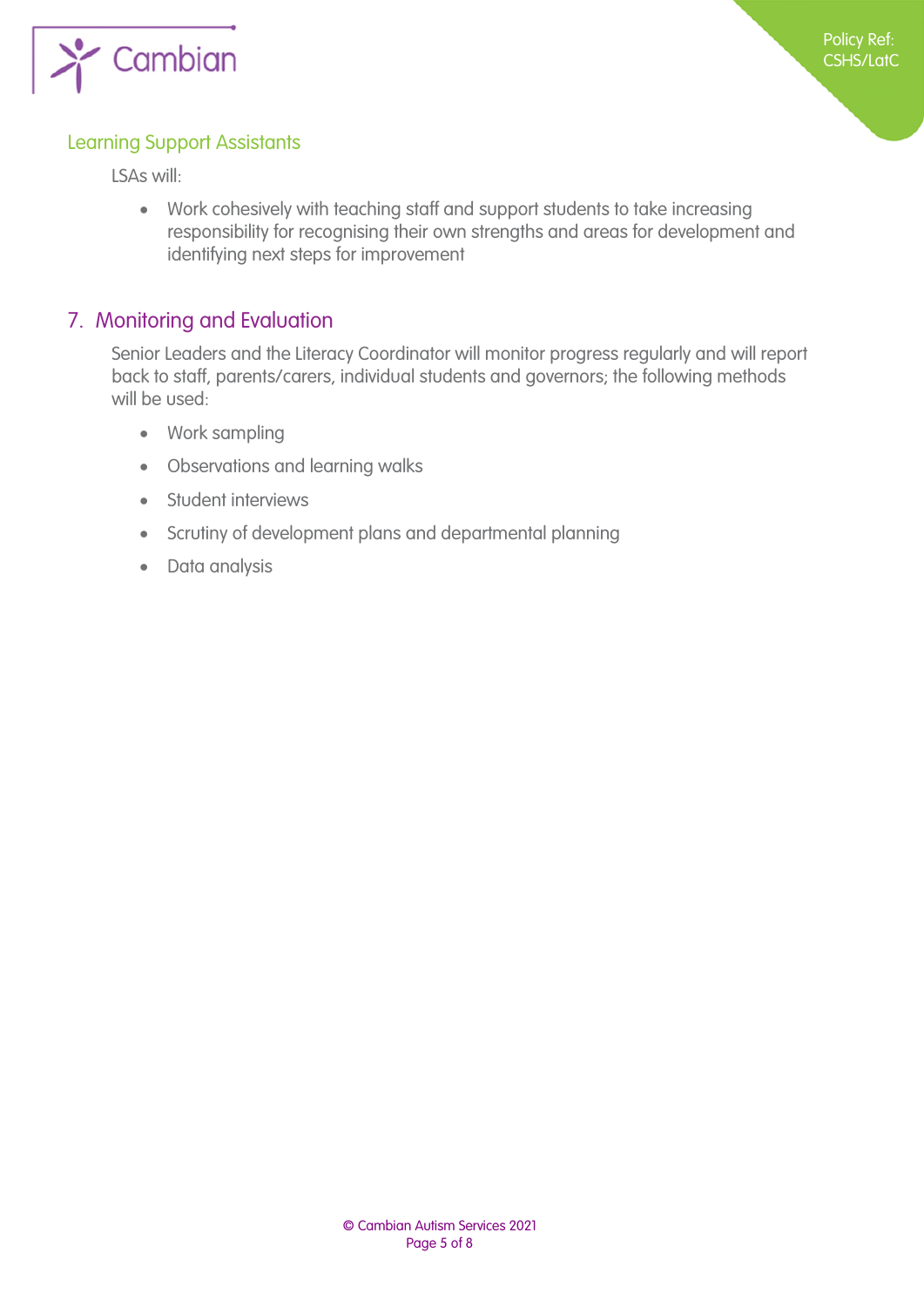<span id="page-5-0"></span>

### 8. Appendix 1 – Specific Strategies

#### Reading

Students will have opportunities to:

- Develop research skills using print, media and multi modal texts
- Develop ability to skim and scan texts, highlighting essential information
- Develop comprehension skills
- Develop confidence in handling a variety of texts
- Read an increasingly wide variety of texts
- Receive bespoke 1:1 intervention, as required, further to analysis of data in addition to feedback from teaching staff/LSAs

Policy Ref: CSHS/LatC

Teachers will aim to:

- Specifically highlight reading strategies to support students, e.g. skimming, scanning, re-reading to check meaning, predicting, empathising
- Highlight structure, layout, format and other "signposts" in texts typical of their subject
- Support students in developing effective highlighting and note-making skills
- Support students in developing their ability to interrogate texts to access literal and implicit meanings. e.g. through the use of DARTs activities
- Support students in recognising and challenging bias
- Support students to read independently and explore a wide range of texts including multimodal
- (if appropriate) With the support of the SENCo, plan for the use of appropriate BDA strategies to ensure engagement and develop understanding of texts
- Develop acquisition and use of a wide-ranging vocabulary

#### **Writing**

Students will have opportunities to:

- Write in a variety of forms for different purposes and audiences
- Plan, draft and discuss their writing
- Review different texts, developing their understanding of key features of a range of text types

Teachers will aim to: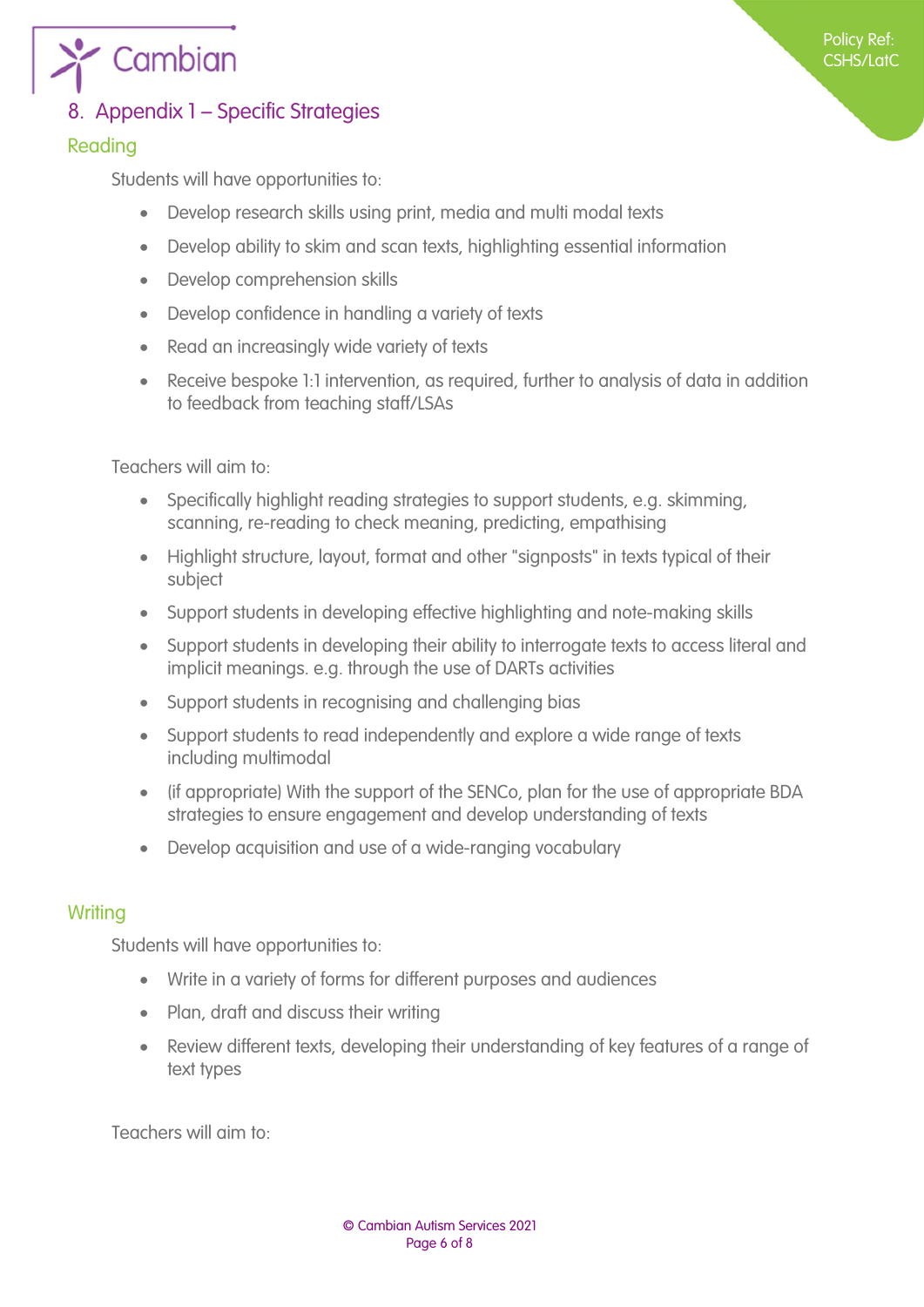# <span id="page-6-0"></span> $\sum_{i=1}^{\infty}$  Cambian

 Offer student a range of appropriate models for writing and highlight the key features and criteria for success for each one

Policy Ref: CSHS/LatC

- Provide support for effective planning
- Model writing (e.g. the first paragraph) to show students what is required with the aim to promote competence and confidence.
- Use shared and guided writing where appropriate
- Offer opportunities to complete extended pieces of writing
- Encourage students to produce creative writing following appropriate preparation
- Use a multimedia approach to reflect the importance of new communication technologies such as the internet and digital media to encourage research and informed discussion as well as providing stimuli and material for written tasks
- Support students with spelling strategies
- Develop effective proofreading strategies

#### Speaking and Listening

Students will have opportunities to:

- Use talk for a range of purposes and audiences and in formal and informal contexts
- Use talk to develop, extend and present ideas
- Use talk to hypothesise and test theories
- Use talk to solve problems and work collaboratively
- Listen for specific purposes

Teachers will aim to:

- Provide opportunities to present ideas in a range of formal and informal contexts
- Use questioning techniques (e.g. no hands up, paired talk, use of Blooms Taxonomy to formulate questions, thinking time, open questions) to extend thinking and generate new questions
- Use a variety of grouping strategies (e.g. pairs, triads)
- Support helpful talk behaviours (e.g. building, challenging, questioning, summarising)
- Give students the opportunity to take on various roles within a group (e.g. scribe, chair)
- Model effective listening
- Provide a clear focus for listening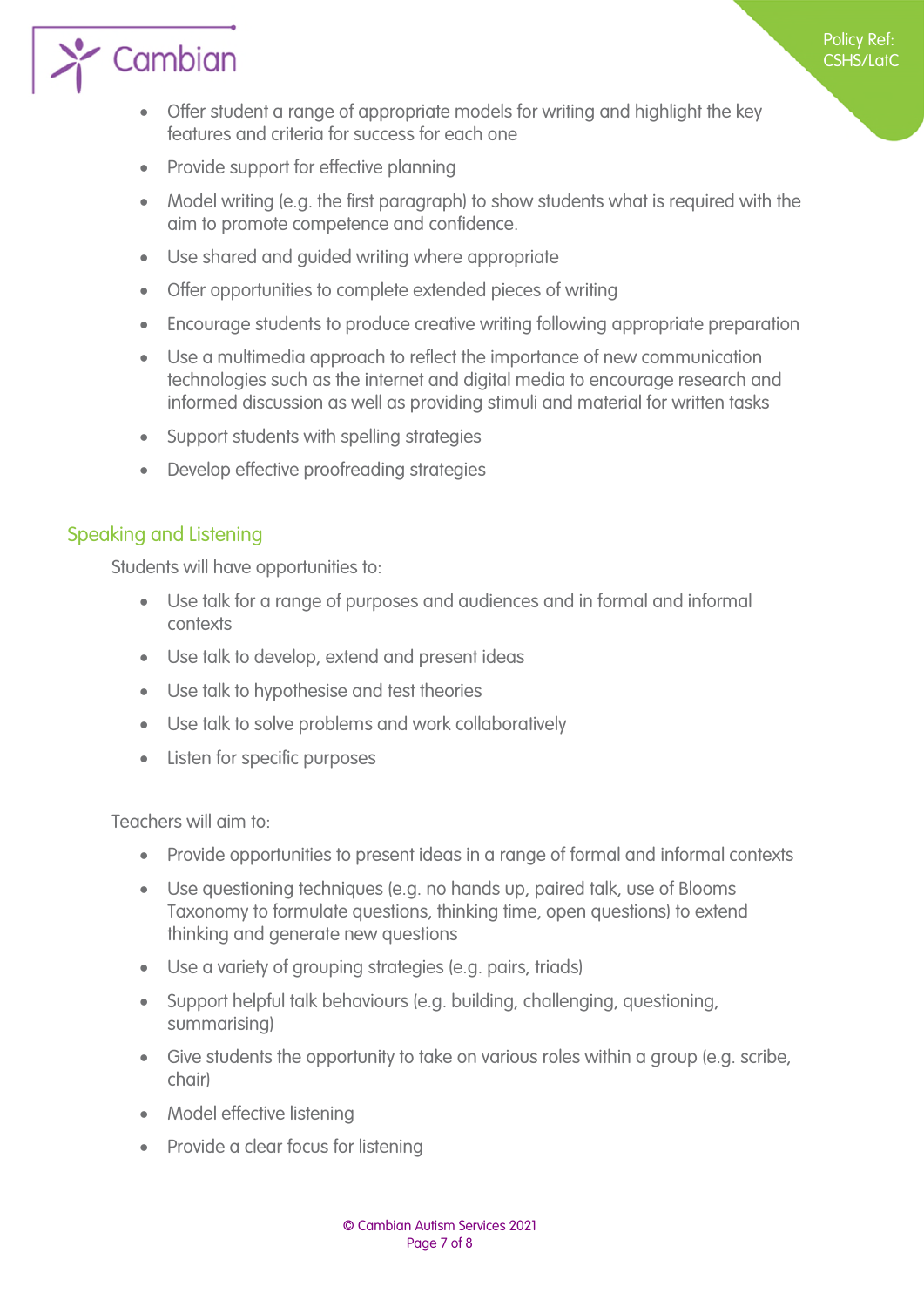

 Direct LSAs purposefully, taking into account specific SaLT strategies identified as a consequence of specific intervention

Policy Ref: CSHS/LatC